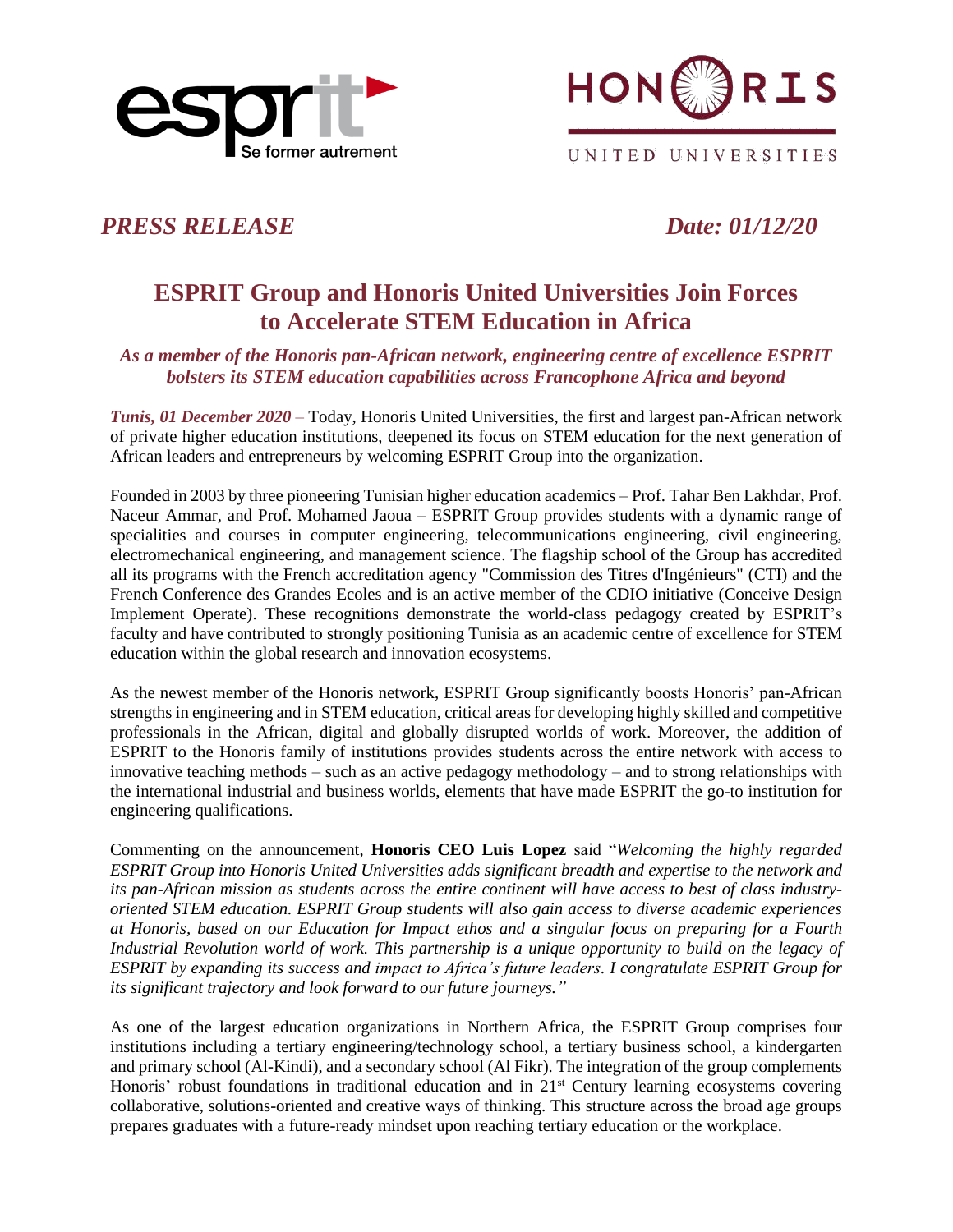



#### UNITED UNIVERSITIES

**Tahar Ben Lakhdar, CEO of ESPRIT Group** said, "*There is a very clear shared set of values between ESPRIT Group and Honoris – a challenging, disruptive and innovative pedagogical model that places prime importance on learning for solutions and educating for impact, a firm belief in the power of collaboration and shared experiences; and a desire to build capacity to put Africa on the global business map with highly skilled and internationally competitive professionals*. *As we enter our eighteenth year, the faculty that has helped build this winning establishment will now join hands with a unique, international academic model for further future success."*

Amidst the global challenges of COVID-19, Honoris continues to expand its footprint in Africa by recently welcoming Nile University of Nigeria and Red & Yellow Creative School of Business in South Africa to its network. ESPRIT represents the  $14<sup>th</sup>$  institution in the Honoris network, which is now home to 57,000 students across the continent.

Extending from Casablanca to Cape Town and from Abuja to Tunis to Mauritius, the Honoris network is now present in 10 countries and 32 cities, amassing significant expertise in contact, distance, and online education. Its institutions are well established authorities within the disciplines of Medical & Health Sciences, Engineering, IT, Business, Law, Architecture, Creative Arts & Design, Media, Political Science and Education.

#### **About Honoris United Universities**

Honoris United Universities is the first and largest pan-African private higher education network committed to educating the next generation of African leaders and professionals able to impact regionally in a globalized world. Collaborative intelligence, cultural agility and mobile mind-sets and skills are at the heart of Honoris' vision of higher education. Honoris United Universities joins the expertise of its member institutions to develop world-class African Human capital that is competitive in today's fast-paced, demanding and increasingly digitized labour and start-up markets.

Honoris United Universities gathers a community of **57,000** students on **70** campuses, learning centres and via on-line, in **10** countries and **32** cities. The network counts **14** institutions: multidisciplinary universities, specialized schools, technical and vocational institutes, contact, distance, and online institutions. Students have an opportunity to experience exclusive partnerships and exchange programs in more than **85**  universities across Europe and the United States. Over **300** degrees are offered in Medicine, Health Sciences, Engineering, IT, Business, Law, Architecture, Creative Arts and Design, Media, Political Science and Education.

Honoris United Universities. Education for Impact®. [www.honoris.net](http://www.honoris.net/)

### **About ESPRIT Group**

Founded in 2003, private education provider ESPRIT Group is structured around four education verticals, namely "Engineering education", "Continuing education", "K12 education" and "Business & Management education". ESPRIT School of Engineering has built its reputation on excellence in Tunisia and in several sub-Saharan African countries, which has enabled it to establish numerous partnerships in the industry and with renowned universities. By 2017, all of its academic programs are EUR-ACE labelled, through the French accreditation agency: "Commission des Titres d'Ingénieurs" (CTI). Since its inception, ESPRIT has adopted the active pedagogy called PBL (Project/Problem Based Learning) and is a member of the CDIO (Conceive Design Implement Operate) initiative launched by MIT (Massachussetts Institute of Technolgy, USA) and the Royal Institute of Technology (KTH, Sweden) since 2013 as well as a member of the "Conférence des Grandes Ecoles", an association of the most prestigious business and engineering schools in France. ESPRIT also boasts a Research, Development and Innovation (R&DI) department,